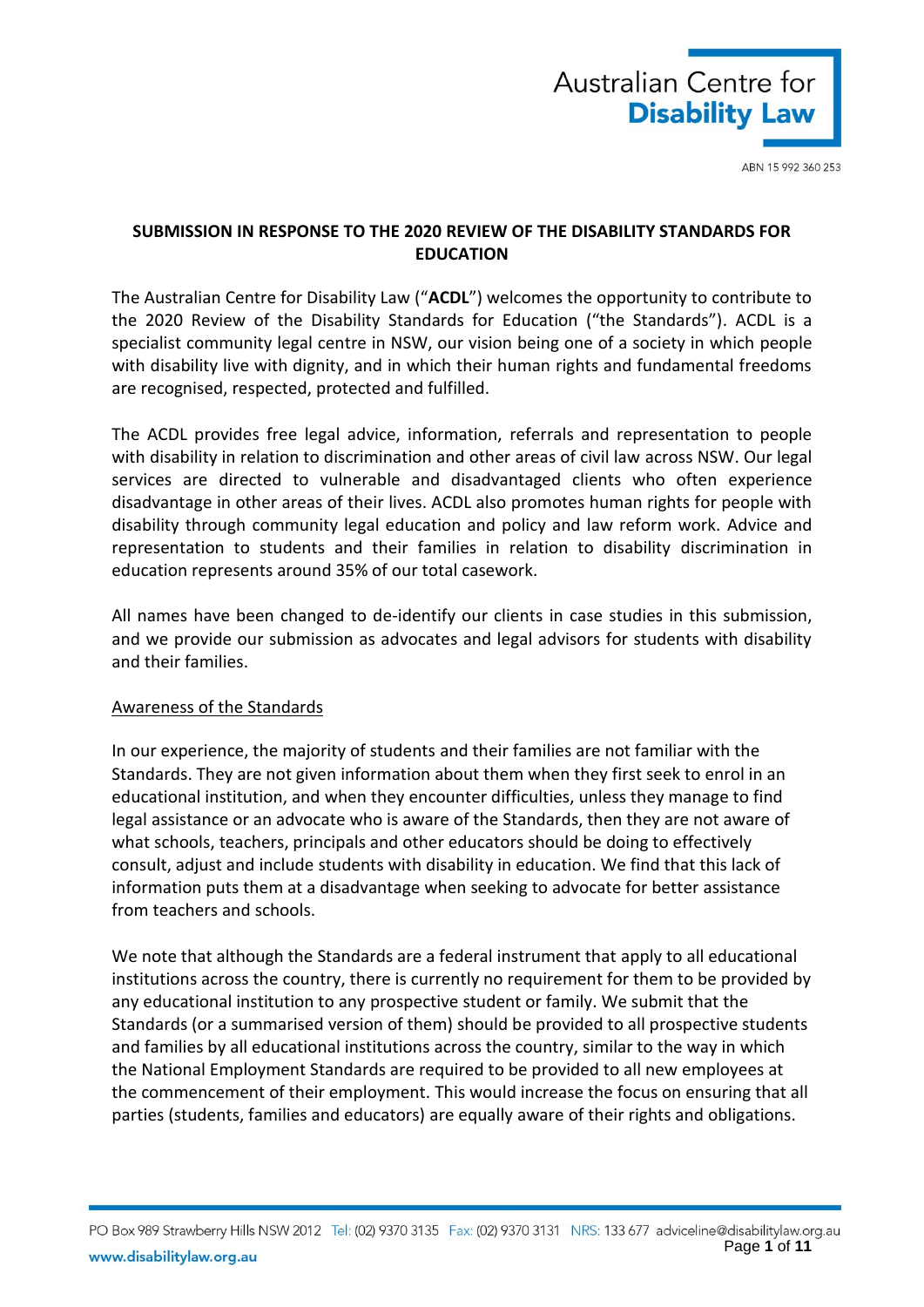

**Recommendation: That the Standards be amended to include an obligation that a version of the Standards be provided to all prospective students and families in all educational institutions.**

## **How could the Standards be improved?**

When parents and students are aware of the Standards, then the Standards can provide additional support for their own advocacy. However, the method of enforcing compliance with the Standards still comes down to the individual, and the onus is put on the person with the least power (the student) to understand their rights and advocate for them, rather than the Standards being seen as an important tool for both sides, the student and the educator, to use collaboratively together to ensure the best outcome for the student with disability.

Many barriers still exist for students with disability wanting to access and participate in education and training. The greatest barrier that we see is the lack of consistency in the application of the Standards and the concept of 'reasonable adjustment' to the education setting. The experience of so many students and families is specific to the education, training and interest level of the individual teacher and school staff, and if it does not reflect what the Standards should provide, then it is up to the individual to make a complaint about it. The Standards are reactive rather than proactive, and require the individual to act to enforce them.

## Greater emphasis on monitoring compliance

We propose that one way of addressing this imbalance would be to introduce a method of auditing schools and educational institutions in relation to their level of compliance with the Standards. This could be done in a similar way to the National Quality Framework for Early Education, where services are assessed and rated by the federal regulatory authority against a number of areas, and given a rating for each area and an overall rating. These ratings are then searchable in a general public register, so that prospective families and students can assess the quality of their early childhood service. We suggest that the Australian Human Rights Commission ("the Commission"), as a federal body, could act as the regulatory authority in relation to the Standards. The Commission could develop a method of conducting regular assessments and audits on all educational authorities (public, private and religious) in relation to compliance with the Standards, and the results could then be published on the Commission website.

We believe this process would increase the effectiveness of the Standards, as educational institutions would be more motivated to comply with the Standards in a proactive way, rather than only responding to complaints if they are made. This system would also allow families to have more information about how the school they are considering rates against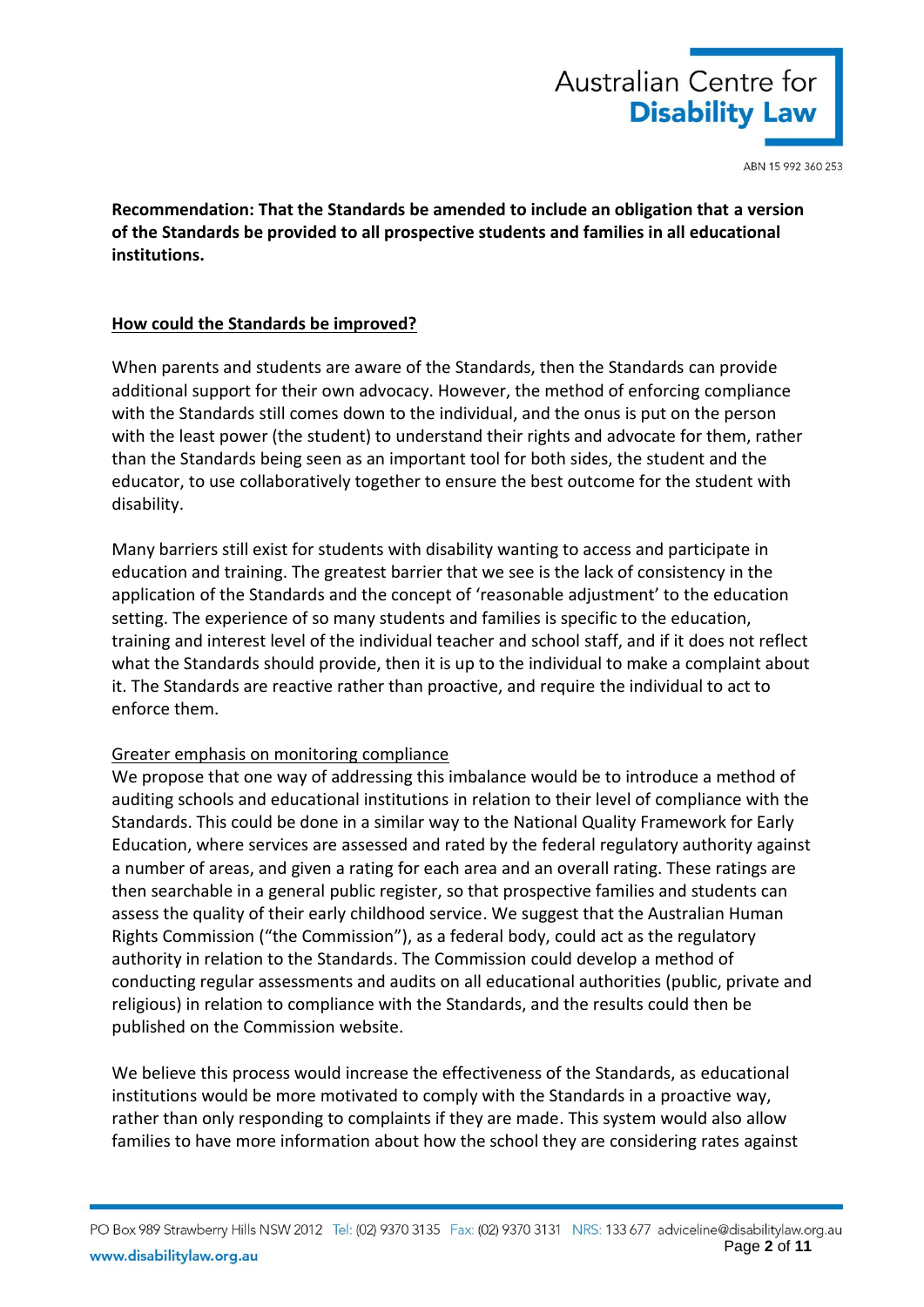

other schools in relation to disability support and inclusion, which would allow families to make a more informed choice.

# **Recommendation: That the Australian Human Rights Commission introduce a method of auditing and assessing the compliance of educational institutions with the Standards that is made available to the public.**

## Increased information about resolved complaints

In relation to the enforcement of the Standards, the majority of complaints that are made to the Australian Human Rights Commission are resolved at a conciliation stage, with their details kept confidential. While the Commission does publish summaries of some cases in each area, it does not publish details of all the cases that resolved, therefore when a student or family is considering making a complaint, there is limited guidance on what outcomes they could seek and what has been successful in a conciliation. We submit that better guidance on how the Standards are applied and/or breached in practice could occur if all the education complaints made to the Commission were de-identified and published as case studies. Families and students could use this information about what sort of outcomes can be achieved to better advocate for themselves within the educational environment for these changes before getting to the complaint stage.

# **Recommendation: That the Commission publish all outcomes of complaints made in relation to the Standards as de-identified case studies.**

Increased guidance and examples of appropriate compliance with the Standards The Standards set out measures and obligations, but provide very little practical guidance on how these are to work in practice, which means that students, families and educators alike do not have a clear and consistent framework to use when seeking to collaborate on appropriate methods of adjustments in education.

While we appreciate the drafting of 'exemplars' in response to the 2015 review of the Standards, we note that those 'exemplars' are very densely written, confusingly designed and very hard to understand or use in a practical sense, with large amounts of background information that is not particularly relevant. We submit that it would be helpful if these were re-written into clearer, simpler language, and re-designed in a more readable way to provide additional guidance to students and families on the process of asking for and receiving adjustments.

**Recommendation: that the 'exemplars' developed in response to the 2015 review be redrafted to be simpler, clearer and more accessible.**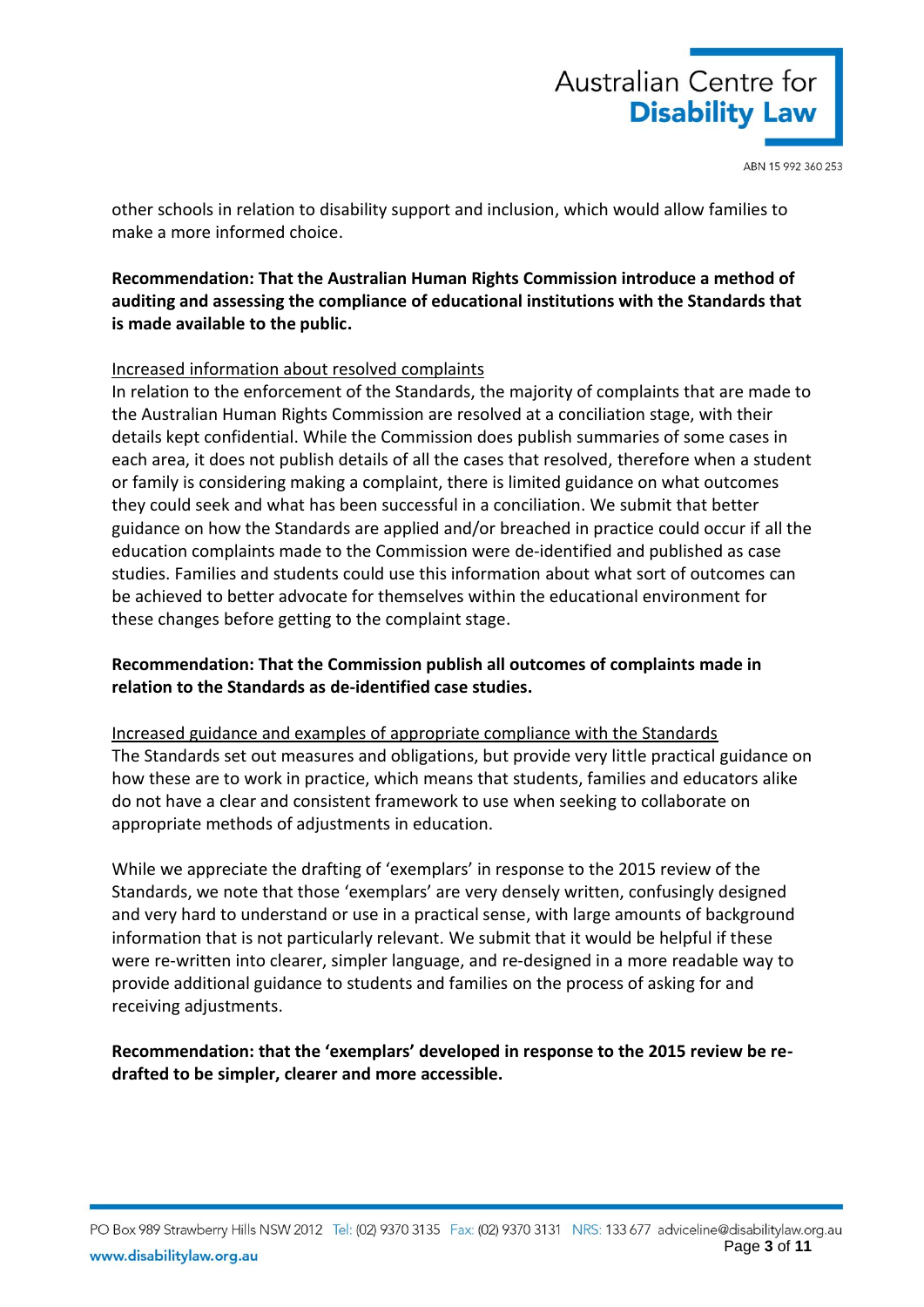

### Increased specific guidance documents

An issue with the Standards is the lack of specific guidance on what constitutes a 'reasonable adjustment' in a variety of educational settings. Without more specific national guidance, our experience is that educational institutions have all the power to determine what is or is not reasonable when an adjustment is requested, with limited oversight as to whether a refusal is on reasonable grounds, and if a student cannot meet their requirements, then they are the ones that are required to either put up with it, make a formal complaint or leave the school environment. Many of our clients are in remote or regional areas with limited options for schooling, and are therefore required to either home school or accept a lesser standard of education due to the failure to make appropriate adjustments. It is important for parents, caregivers and medical professionals involved with the student to have input into developing individual education plans and behavioural management plans, to ensure that there is consistency in knowledge, information and expectations at home and at school, particularly for students with intellectual or psychosocial disabilities, for whom structure and routine can be highly beneficial in helping them to learn. We find that many parents are very frustrated that they have provided detailed information and specialist reports with recommendations on how to deal with their children which are not implemented and often ignored. Often these strategies are not difficult to implement and simply involve a specific way of interacting with children.

The Standards do not mention individual education plans, behavioural management plans or other specific details of standard documents or consultation processes that are used frequently in relation to implementing appropriate adjustments for students with disability. While the websites of the federal Department of Education, Skills and Employment, and the Nationally Consistent Collection of Data provide some information and examples in this area, more could be done to bring these resources together in an easily accessible way, and create and proactively distribute more specific examples and resources for parents as part of the consultation process under the Standards.

# **Recommendation: That increased guidance documents be developed and proactively provided to parents in relation to the Standards, with more specific case studies and examples.**

#### Enrolment – the initial process

Our experience is that the enrolment process for students with disability is rarely smooth, even when the parent and the school are working together to achieve a good outcome However, we have noticed a reluctance by Catholic schools to accept students with psychosocial or intellectual disabilities from an initial enrolment perspective, as well as attempts to funnel such students into specialised segregated schools, rather than allow them into mainstream Catholic educational facilities. We assisted in a case where although four of the family's children had attended the same Catholic primary school, the fifth child was denied entry due to their disabilities, which caused great distress for a family that was highly involved in their local school and religious community.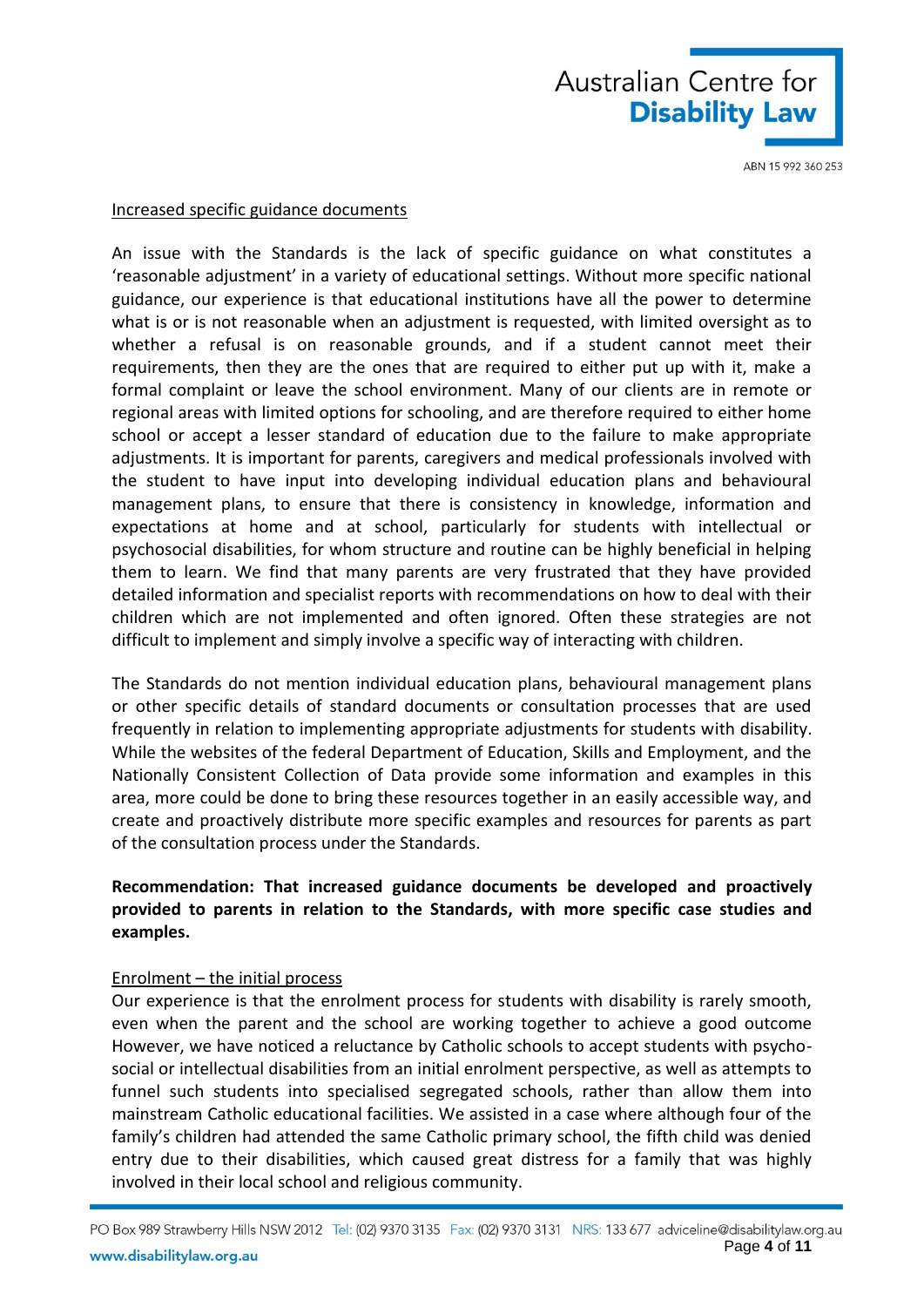

In the experience of many of our clients, the enrolment process is accessible, but then 'gatekeeping' or other exclusionary measures prevent them from being fully enrolled or accepted in the school or educational institution of their choice.

### **Case study – refusal of enrolment**

Tobias had attended a Catholic primary school until Year 6, and applied for Catholic high schools in the area. He has mild autism and global developmental delay. However, the local Catholic education office refused to allow him to enrol in the school of his choice, stating that he would not cope with the curriculum and they could not modify it to accommodate him. He then applied for a second Catholic school, however despite multiple follow-ups by his parents, the office did not respond to his application, which meant he was unable to formally appeal the refusal to the relevant diocese as no formal refusal was made. He was offered a position in a Catholic 'special school' which his own doctor noted was for students with far more severe disabilities and lower intellectual capacity. His father wrote to the Director of Catholic education, who said they were sorry, but they thought Tobias would do better in a public school. This had a serious impact on Tobias' self-esteem, as he felt he was "too stupid" for Catholic school.

### Enrolment and gatekeeping

Gatekeeping is something that we see frequently in our practice, as this appears to be a common way of educational institutions dealing with their own limitations, by refusing enrolment outright, limiting enrolment to a part-time structure, or putting conditions on enrolment, such as refusing to allow attendance at school or events without an aide or parent in attendance. We have seen many examples of students only being allowed partial enrolment or partial attendance at schools, with no clear progression for proceeding to fulltime enrolment. While it may be seen as a reasonable introduction to an educational institution to start a child with specific needs in a part-time enrolment, this should only ever be a temporary solution to focus on managing particular behaviours or until appropriate assistance can be secured, and a clear program for transitioning to a full-time enrolment should be developed in consultation with the parents. In the experience of many of our clients, the 'consultation' about how they are to be enrolled full-time and ensure equal participation does not occur, and instead they are forced to accept what the school is willing to offer or look elsewhere, often for years at a time.

**Recommendation: that the Standards include additional sections on the process of enrolment and attendance itself, to place additional obligations on schools to consult about the appropriate way of enrolling students and progressing from part-time to fulltime enrolment.**

## **Case study – partial enrolment/attendance**

Ricky had been attending school for a few weeks with supports for his autism, ODD and ADHD, when the school created a behavioural management plan and determined that his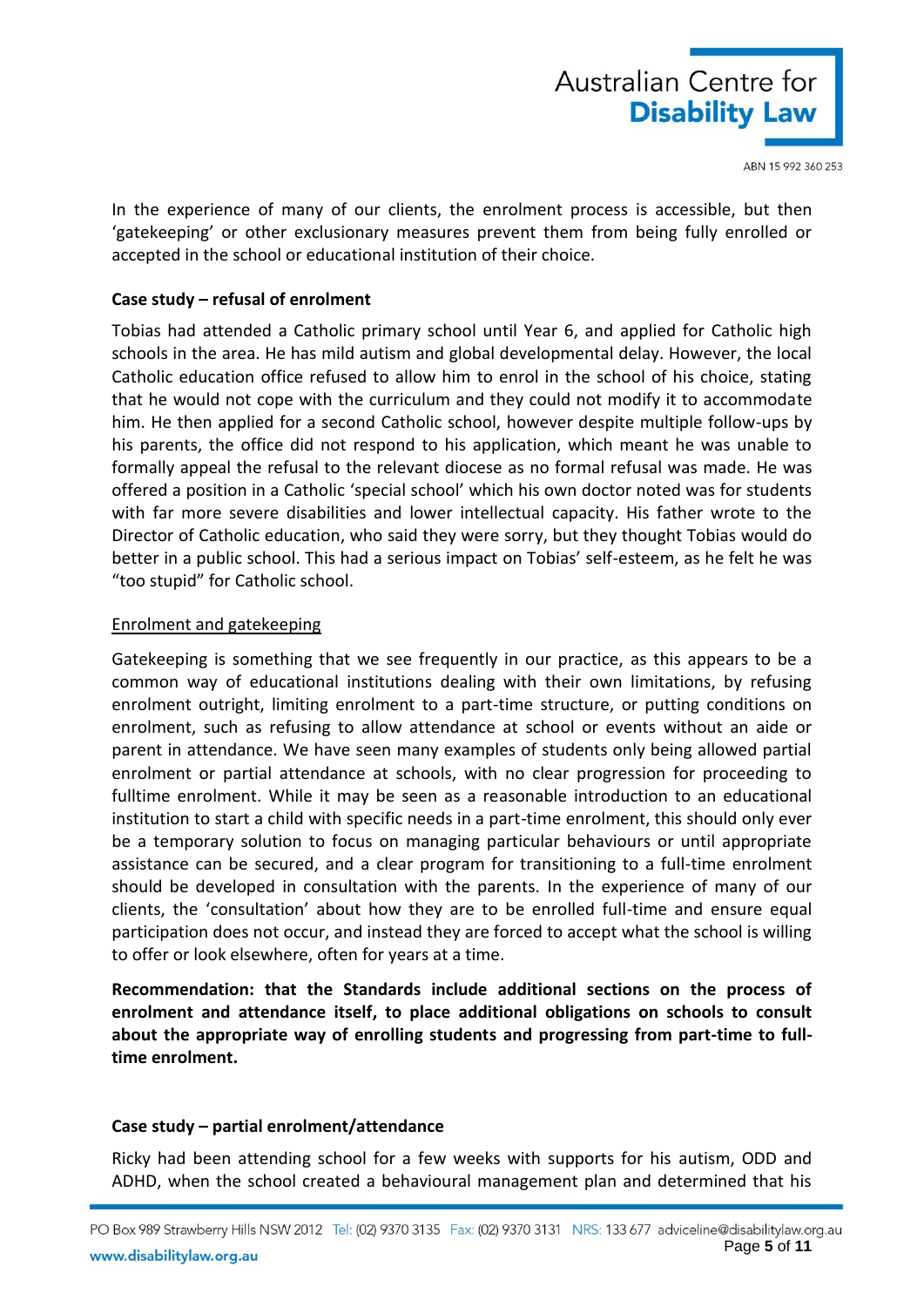

absconding from class was too disruptive, therefore he was placed on partial attendance. However, there was little logic to how this partial attendance was organised, with the principal emailing his mother each week with a different plan for what hours he could attend each day, making it very difficult for her to plan her working week and also for Ricky to get into a consistent routine which would assist with his behaviour. There was no consultation with Ricky's mother about how best to organise this attendance and what process would be put in place to transition him back to full time attendance.

### **Case study – refusal to enrol in early childhood due to diagnosis**

3 year old Milen had been diagnosed with autism. His mother sought to enrol him in a childcare centre, and was told they had days available. However, when she mentioned his diagnosis, they said they had "already met their quota of children with disabilities". She informed them he didn't need a carer or extra support, he was toilet trained and had been to daycare before, however they still refused to enrol him. Later in the year, the childcare centre offered him a place again through her husband, and when they again mentioned his diagnosis, the childcare centre withdrew the offer, as they said it "wouldn't be fair on the other children and teachers to take on more kids with disabilities." This highlights a lack of disability awareness and an assumption that a diagnosis requires intervention despite parental information being provided about the individual child, and a lack of appropriate consultation about meaningful participation.

## **Case study – refusal of enrolment at tertiary level**

Jess was passionate about pursuing a vocational course at her local college. Jess has cerebral palsy, epilepsy and a mild intellectual disability. At the age of 23, Jess had already completed a course and was interested in further developing her passion and skills.

Jess organised a meeting with the course facilitator to discuss what adjustments could be made to assist her to enrol in and complete the course as she uses a wheelchair, only has use of one hand and communicates through a talking device. The facilitator was concerned about Jess' ability to complete the course to industry standard due to her disabilities, despite Jess making it clear that her interest in undertaking the course was to participate, not to seek employment in the industry.

When Jess attended the pre-enrolment day she was required to complete a quiz. Her support person was sent out of the room and the teacher's aide present did not provide assistance, including to enlarge the text on the screen so that Jess could read the quiz. Jess was also embarrassed by the teachers' loud remarks about her epilepsy when her support person expressed concern for being made to leave the room. Depressed, angry and upset after this experience, Jess did not attend her physiotherapist appointments and required treatment by a psychologist. ACDL assisted Jess to get an outcome at the Australian Human Rights Commission that included an apology, some compensation and a commitment to updating their policies.

PO Box 989 Strawberry Hills NSW 2012 Tel: (02) 9370 3135 Fax: (02) 9370 3131 NRS: 133 677 adviceline@disabilitylaw.org.au Page **6** of **11** www.disabilitylaw.org.au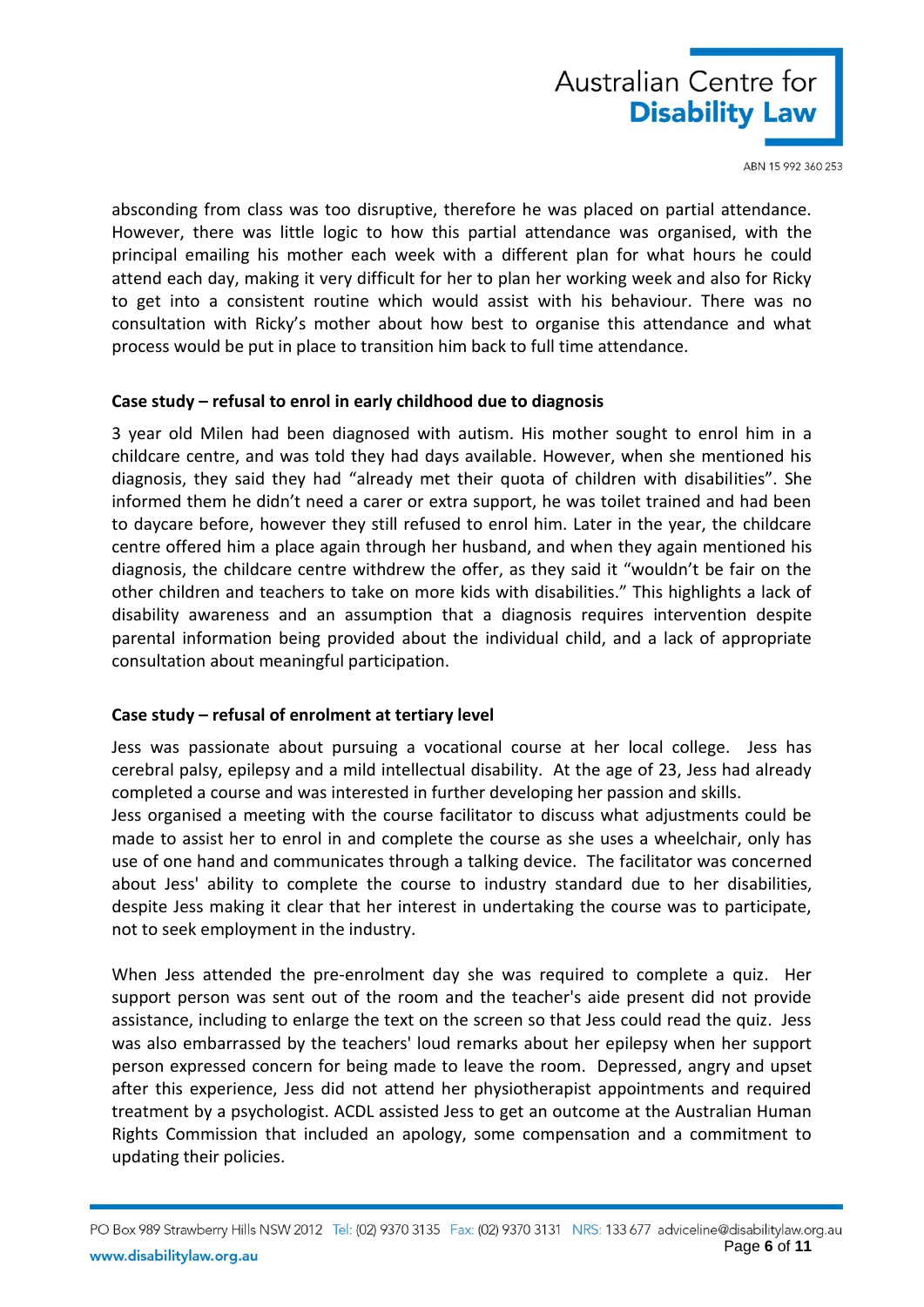

This case highlights a lack of accessible information and support provided within the enrolment process, so demonstrates a clear breach of the Standards by not ensuring that Jess could participate on the same basis in the enrolment process. Jess' experience in discussions with the college prior to the enrolment day, however, also highlights a broader issue of interpretation of what reasonable adjustments can be made to also ensure that the course maintains its integrity. The kind of gatekeeping that occurs in these circumstances fails to recognise the importance of consultation with the prospective student about their motivations for completing the course, as there can be a range of ways of participating in the learning and socialising of a particular course without necessarily achieving the full 'industry' standard. We suggest that the Standards could provide clearer guidance for tertiary institutions about how to ensure equal participation while still maintaining the integrity of the course overall.

## **Recommendation: that the Standards contain greater guidance for tertiary institutions on how to balance reasonable adjustments with the integrity of the course itself.**

#### Participation and adjustments

In our experience, when children with disability are in early childhood or primary settings, they are more likely to be undiagnosed in relation to their behavioural or psychosocial disability than in secondary or tertiary settings.

If they do have a diagnosis, there may be issues in getting the support that they need, either through a lack of funding, a lack of interest or a combination of both. We have also seen an increase in young children being suspended and/or expelled from pre-school or kindergarten, which sets them up for disadvantage throughout their schooling. Our clients report that often consultation about how their child can best participate in an early childhood or primary setting is limited to what they can or cannot do, rather than viewing the curriculum as a whole and seeing how it can be adjusted to be more inclusive.

Throughout secondary education, we see an increase in segregation and misuse of disciplinary processes, leading to exclusion, suspension and expulsion. Appropriate use of adjustments, supports, and adherence to the Standards assists greatly in ensuring that students have access to a safe and productive learning environment. The Standards do not currently provide any direction on the use of disciplinary procedures and the potential to modify or adjust these to increase equal participation by students with disability.

**Recommendation: that the Standards include a specific section on exclusion, suspension and expulsion, and guidance on how to modify policies to be more accessible and inclusive to students with disability.**

We provide a number of case studies below which illustrate the problems discussed above.

#### **Case study – removal of adjustments due to staffing change**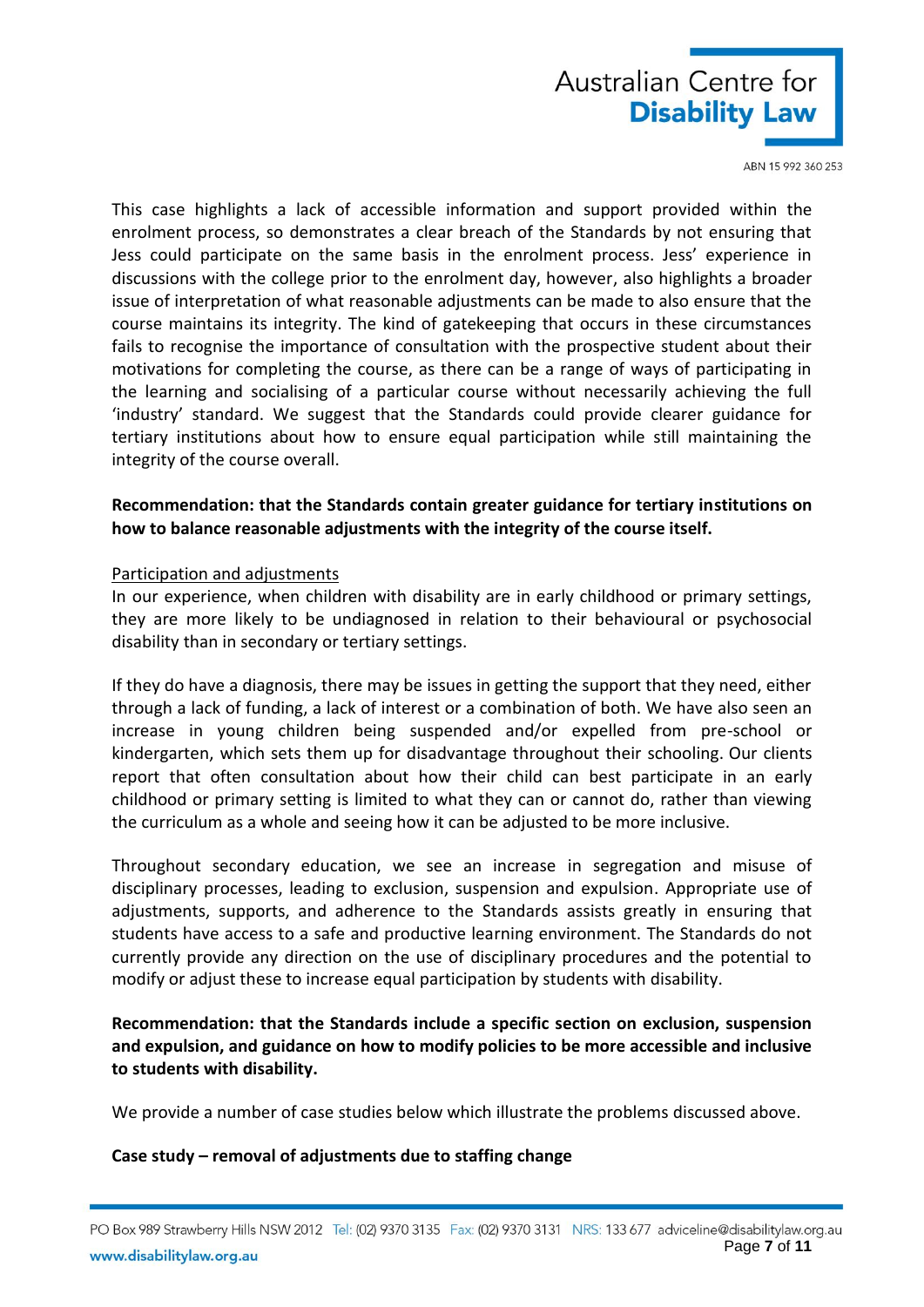

Alvin and Colin are brothers, aged 10 and 11, who both have autism, ODD and ADHD. Their mother said that under a previous principal, they were doing well, referred to as 'star students', and were given adjustments that were very supportive including a teacher's aide, safe spaces with sensory activities, and extra learning supports such as visual aids. The boys could also ask for breaks during class if they were feeling overwhelmed, and if one of the boys had an outburst, he would be allowed to remain in the classroom to use the computers with his teacher's aide and even his brother. This strategy was effective at calming them down so the boys' mother didn't have to collect them from school. They also used to have a meeting each term with the principal, the teachers and the aide and learning support teacher and parents. A new principal immediately withdrew all adjustments, changed the teaching arrangements so that they had 2 different teachers each day, removed all breaks from class and stopped all meetings with the parents. The new principal also singled out the students for differential treatment, including locking them in a classroom alone when they had an outburst, so that they became distressed to the point of screaming, and refusing to pass on important information to school medical staff about changes to the students' medication

### **Case study – lack of behavioural management plan leading to multiple suspensions**

Amir is a 13 year old boy with autism. He was in a mainstream class at a public school, with an aide for some classes. He was suspended for 3 days for kneeing another student in the back. His parents sought additional aide time, but the school did not respond, instead they suggested that he be moved to a multi-category class at a school 45 minutes away. An incident occurred where Amir 'mooned' students to get a laughing reaction, and he was suspended for 4 weeks, with a further partial enrolment for 2 weeks. This made him depressed and express suicidal thoughts. There was no behavioural management plan in place, despite repeated requests from his parents for the school to develop one, and no consideration to adjusting the application of the discipline policy to accommodate him. He was also told that he would need to be medicated if he was to return to class.

## **Case study – adequacy of adjustments – Auslan interpretation**

Otis is a 6 year old child with cochlear implants and other physical disabilities. His mother sought an appropriate Auslan interpreter to be provided at his local school to enable him to learn effectively. However, the school repeatedly hired support officers with low levels of signing capability, and did not ensure they were positioned correctly in the classroom or at assemblies, thereby limiting his ability to be taught bilingually. When she complained, the school suggested that he would do better at a school for deaf children, or at a school with a class for deaf children, rather than continue in mainstream education.

## **Case study – lack of access to curriculum**

Patty is an autistic girl in Year 9 at a mainstream school with a specialised disability unit, which she attends. However, she is given minimal access to mainstream classes, as all students in the disability unit are only allowed to access the lowest grade level of all classes.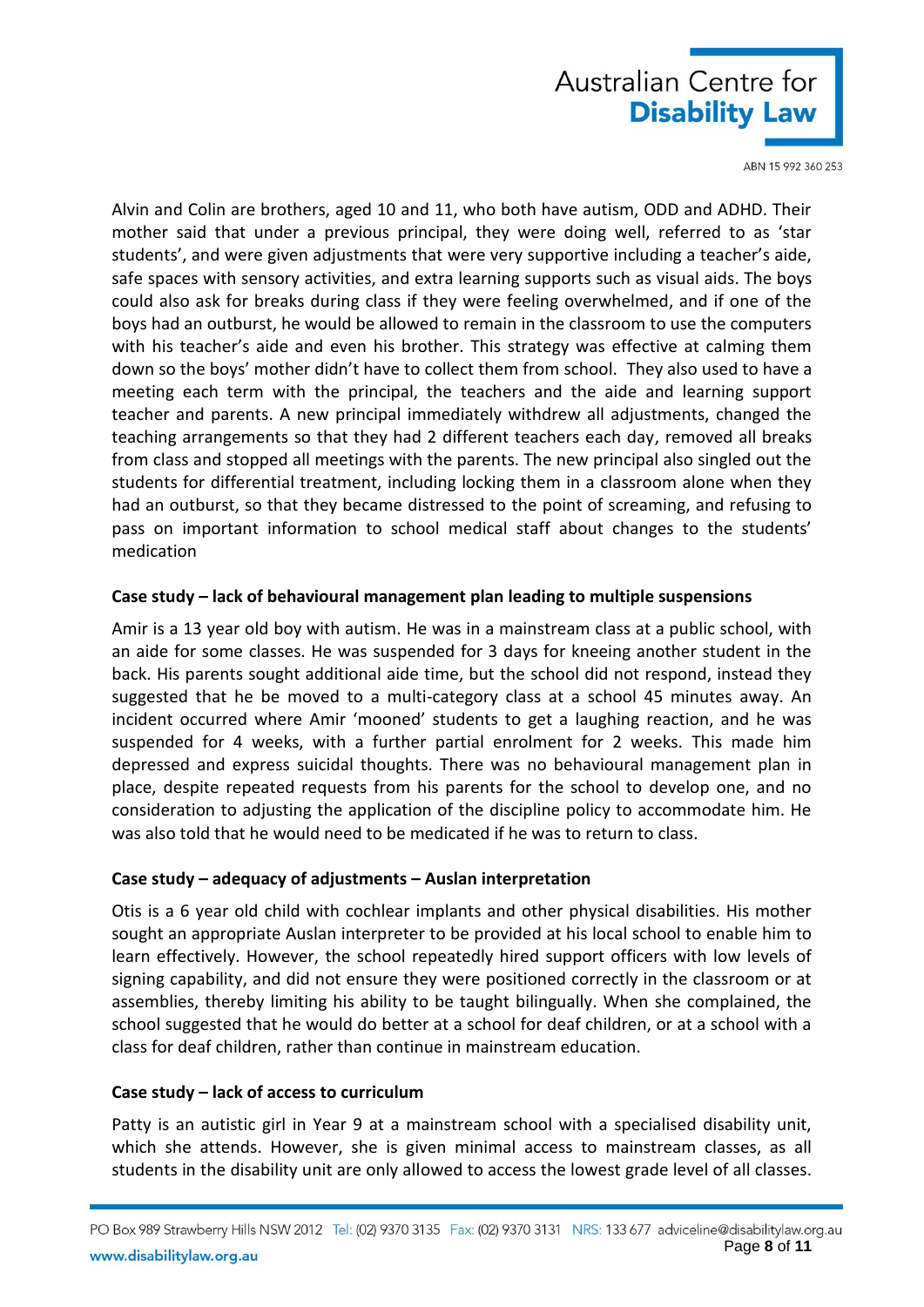

Her father advocated for her inclusion in a higher level of mainstream maths, and she excelled. He had concerns that the gifted and talented aspects of his children were not being appropriately encouraged or supported, as the school was presuming incorrectly that they needed to be in lower level classes due to their disabilities.

## **Case study – exclusion, lack of support, partial attendance**

Ariel is a 10 year old student with Autism, ADHD, Tourette's Syndrome, specific learning difficulties and a language disorder. Ariel is considered to be a high risk student both behaviourally and emotionally and needs sustainable support within the school environment. Part of Ariel's disability is her inability to cope in loud spaces, large open areas and large crowds. This includes spaces like the playground at lunch and recess, assemblies and sports carnivals. During term 1 and 2 she was allowed to remain in the classroom under the supervision of a support worker however in term 3 the school decided that she must now go into the playground on Thursdays and Fridays at lunch. This decision to force Ariel out of her comfort zone and into the playground was made without any professional guidance from Ariel's allied health team and without consultation with Ariel's parents. Ariel had a huge emotional and volatile breakdown due to the announcement that she would now have to spend every lunchtime in the playground without any support.

During this period the school also decided that Ariel's support worker was 'inadequate' and had 'grown too attached'. This is despite Ariel flourishing under her supervision and Ariel's parents believing that she was an excellent fit for Ariel's needs. As a result of these changes Ariel's anxiety and Tourette's was exacerbated causing meltdowns, behavioural issues and self-harming. The school's solution to this was to allow Ariel to only come to school for 1 hour a day.

## **Case Study – Attendance restrictions**

Blake is an 11 year old boy with autism, ADHD and anxiety, He attends a specialist disability school however he is only allowed to attend school for 15 minutes a day. During those 15 minutes Blake must say good morning or hello politely or smile. He must give "normal" answers to questions and he must walk "normally" which means not to flap his hands, and not to skip, hop, jump or run. His mother must stand at the school gate during this time in the line of sight. Blake's mother has been told that he must be able to do this for four days in a row before the school will consider increasing the time Blake can attend. His mother believes that the school is setting Blake up to fail as the actions the school wants to prohibit are manifestations of Blake's disability.

## **Case study - expulsion**

Omar is a 13 year old student in Year 7 at a public school. He has autism, Attention Deficit Hyperactivity Disorder (ADHD), Oppositional Defiance Disorder (ODD) and anxiety, and has a behavioural management plan in place. Due to his disabilities, he often acts out in a silly or joking manner, including swearing, and he often lashes out physically when distressed,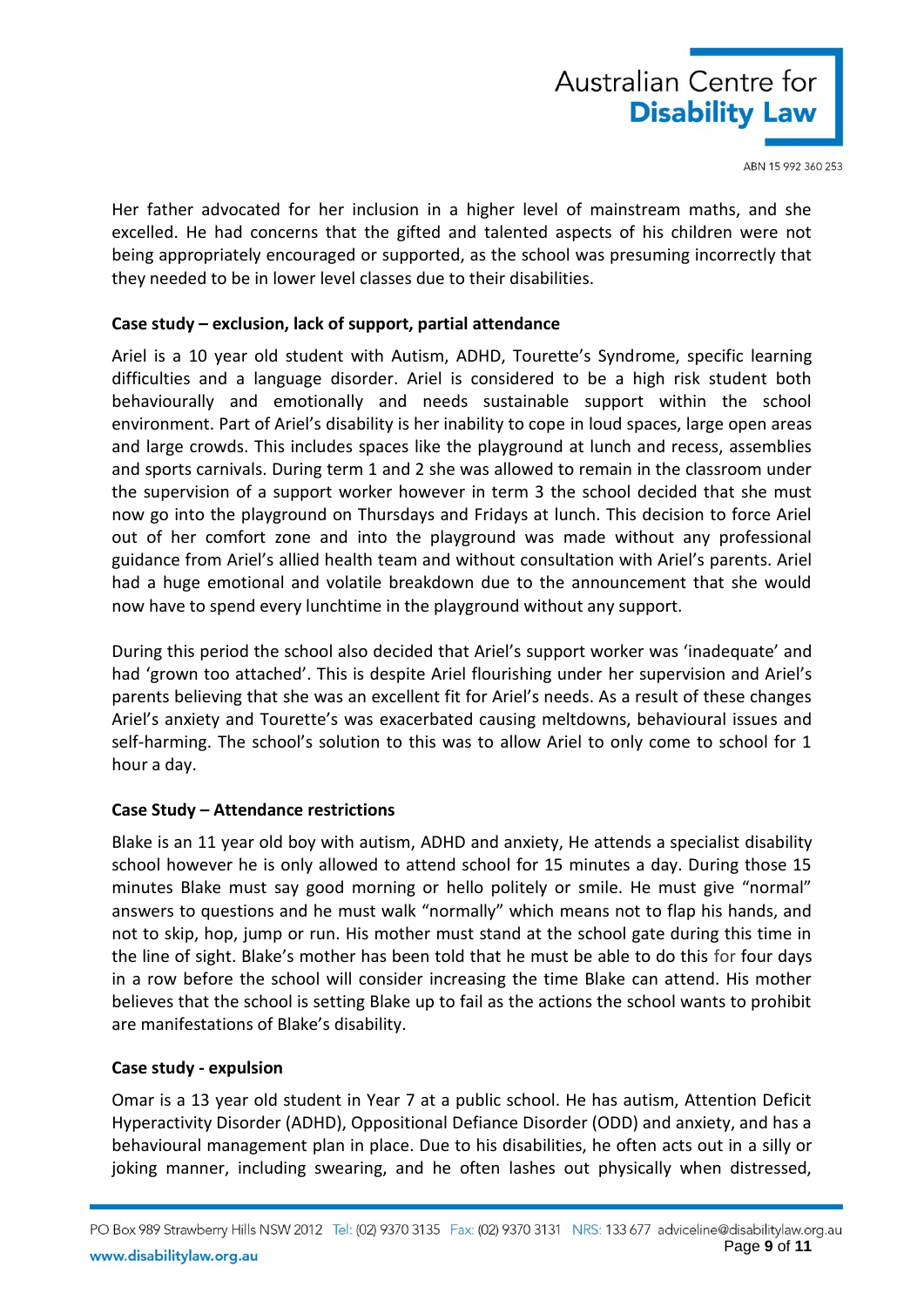

which is why his behavioural management plan focuses on ways to calm him down. The school follows a strict discipline policy for anything that is seen as misbehaviour: any student who swears or engages in any physical altercation of any level is automatically suspended for 2 days, and progressively longer suspensions occur for each new breach of behaviour.

Omar experienced increasingly long suspensions throughout Year 7 for minor incidents of physical altercations and swearing, firstly for 2 days, then 4 days, then 5 days, culminating in a 20 day suspension for appearing to threaten a teacher. The teacher and other students interpreted this incident as clowning around rather than a genuine threat and the situation was quickly defused. The incident was not even mentioned by his teacher to his parents until the suspension occurred some days later. His mother repeatedly requested that the discipline and suspension policy be amended to take into account Omar's tendency to act out inappropriately, and for the school to institute alternative forms of discipline in accordance with his behavioural management plan, such as detention or similar. The School did not do so, and after the last long suspension, Omar was again found to be misbehaving and was threatened with expulsion.

### **Summary of recommendations**

**Recommendation: That the Standards be amended to include an obligation that a version of the Standards be provided to all prospective students and families in all educational institutions.**

**Recommendation: That the Australian Human Rights Commission introduce a method of auditing and assessing the compliance of educational institutions with the Standards that is made available to the public.**

**Recommendation: That the Commission publish all outcomes of complaints made in relation to the Standards as de-identified case studies.**

**Recommendation: that the 'exemplars' developed in response to the 2015 review be redrafted to be simpler, clearer and more accessible.** 

**Recommendation: That increased guidance documents be developed and proactively provided to parents in relation to the Standards, with more specific case studies and examples.**

**Recommendation: that the Standards include additional sections on the process of enrolment and attendance itself, to place additional obligations on schools to consult about the appropriate way of enrolling students and progressing from part-time to fulltime enrolment.**